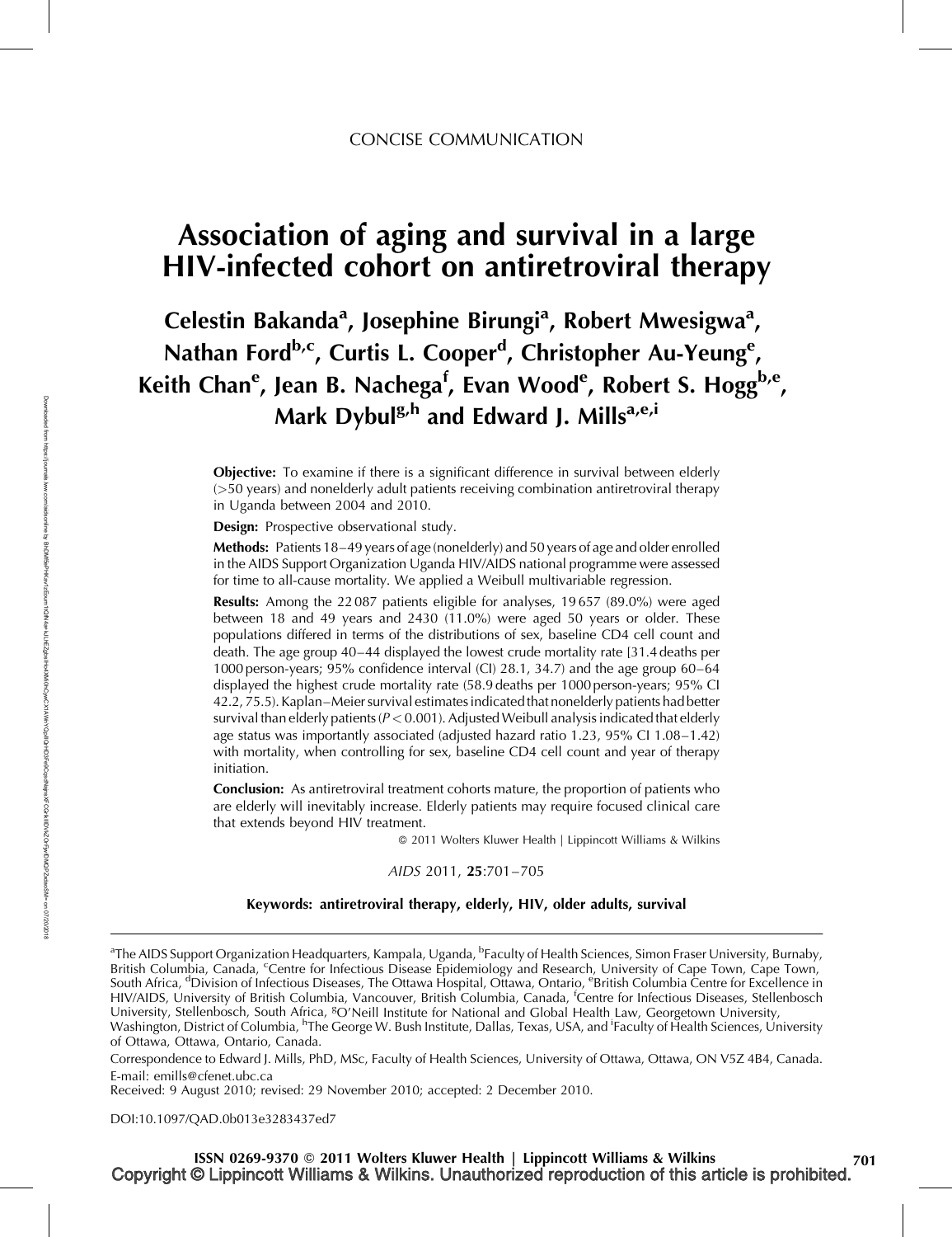# Introduction

Little attention has been given to the prognosis of elderly patients under antiretroviral care in developing settings, even though recent estimates suggest approximately 3 million elderly individuals in Africa are living with HIV infection, approximately 14% of all HIV infections [1].

Reliable estimates of HIV prevalence of elderly individuals aged 50 and over are unavailable due to limitations in monitoring systems in resource-constrained countries [1,2]. However, secondary peaks of HIV incidence have appeared among older persons in several regions of Africa, including Uganda [3]. This may be partially attributed to the maturation of the epidemic and the high infection rates among divorced and widowed persons who have become more numerous as the epidemic has progressed [2,3]. A recent community mortality analysis from Kenya found that about 17% of mortality above the age of 50 was attributable to AIDS, as determined by verbal autopsy, with no ascertainment of AIDS exacerbated deaths [4,5]. Survival data among older HIV patients starting combination antiretroviral therapy (cART) in resource-constrained settings, like Uganda, are, to our knowledge, rarely available in the published literature and no estimates of mortality rates or comparisons with other age groups are reported [6– 10]. Using data from a national cohort of HIV patients in Uganda, we assessed survival between older patients initiating cART relative to younger patients in this resource-constrained setting.

# Methods

#### Programme

We used data from the AIDS Support Organization (TASO) in Uganda. The programme and data collection process have been published previously [11,12]. Briefly, we included data on all patients initiated on cART from 2004 to January 2010. We excluded patients from one clinic site due to concerns of the data integrity and system. The current life expectancy in Uganda is 52 years. For each patient, we recorded age at the start of the antiretroviral therapy (years), sex (male, female), baseline CD4 cell counts (<50, 50–99, 100–199, 200–299 and ≥300 cells/µl), WHO clinical disease stage (I, II, III and IV), whether or not they were lost to follow-up (yes, no), year of therapy initiation (years), date when they were last seen and, in which applicable, date of death.

## Analyses

Patients were divided into two groups: elderly (aged 50 years or older according to WHO classification) [13,14] and nonelderly (aged between 18 and 49 years). Patient characteristics for the two groups were compared using  $\chi^2$ -test to detect significant differences. Age-specific

crude mortality rates (CMRs) were computed for the age groups 18–24, 25–29, 30–34, 35–39, 40–44, 45–49, 50–54, 55–59, 60–64 and above 65 and expressed as deaths per 1000 person-years. Corresponding 95% confidence intervals (CIs) accompanying the rates were derived using Poisson approximation.

To address mortality status in lost to follow-up patients, we considered 50% of lost to follow-up patients as dead, in keeping with recommended distributions of death per proportion lost [15]. We weighted this assumption according to CD4 cell counts at initiation and age. We calculated CMRs. Survival distributions for elderly and nonelderly patients were estimated using the Kaplan– Meier method and compared by log-rank test. Survival was calculated from the start date of cART to the date of death. Survival times were expressed in months.

Univariate Cox regressions were performed to identify factors significantly associated with survival among age status, sex, baseline CD4 cell counts, prior history of tuberculosis, loss to follow-up and adherence to cART, and multivariate Cox regression model was built to quantify the effect of age status on survival, adjusting for those variables found to be important  $(P < 0.1)$  at univariate analysis. Hazard proportionality was assessed by analysis of scaled Schoenfeld residuals. In order to assess the influence of the missing values for CD4 cell counts in the adjusted model, a sensitivity analysis was performed using the Markov chain Monte Carlo method for multiple imputation to fill in the missing CD4 cell status [16]. The resulting model was consistent with the original model.

All analyses were performed using the statistical software package R, version 2.10.0 (R Foundation for Statistical Computing, Vienna, Austria) [17]. All tests of significance were two-sided, with P-values less than 0.01 indicating statistical significance of test results. A significance level of 0.05 and 95% CIs for parameters of interest are reported. An academic statistician conducted all analyses.

#### Institutional review

The administrative headquarters of TASO Uganda, Mbale Research Ethics Board and the University of British Columbia Ethical Review Board approved this study. This study received funding from the Canadian Institutes of Health Research.

# **Results**

Characteristics of nonelderly and elderly patients Table 1 shows the characteristics of the 22 087 elderly and nonelderly patients included in this study. One thousand,

four hundred and eighty-one patients were documented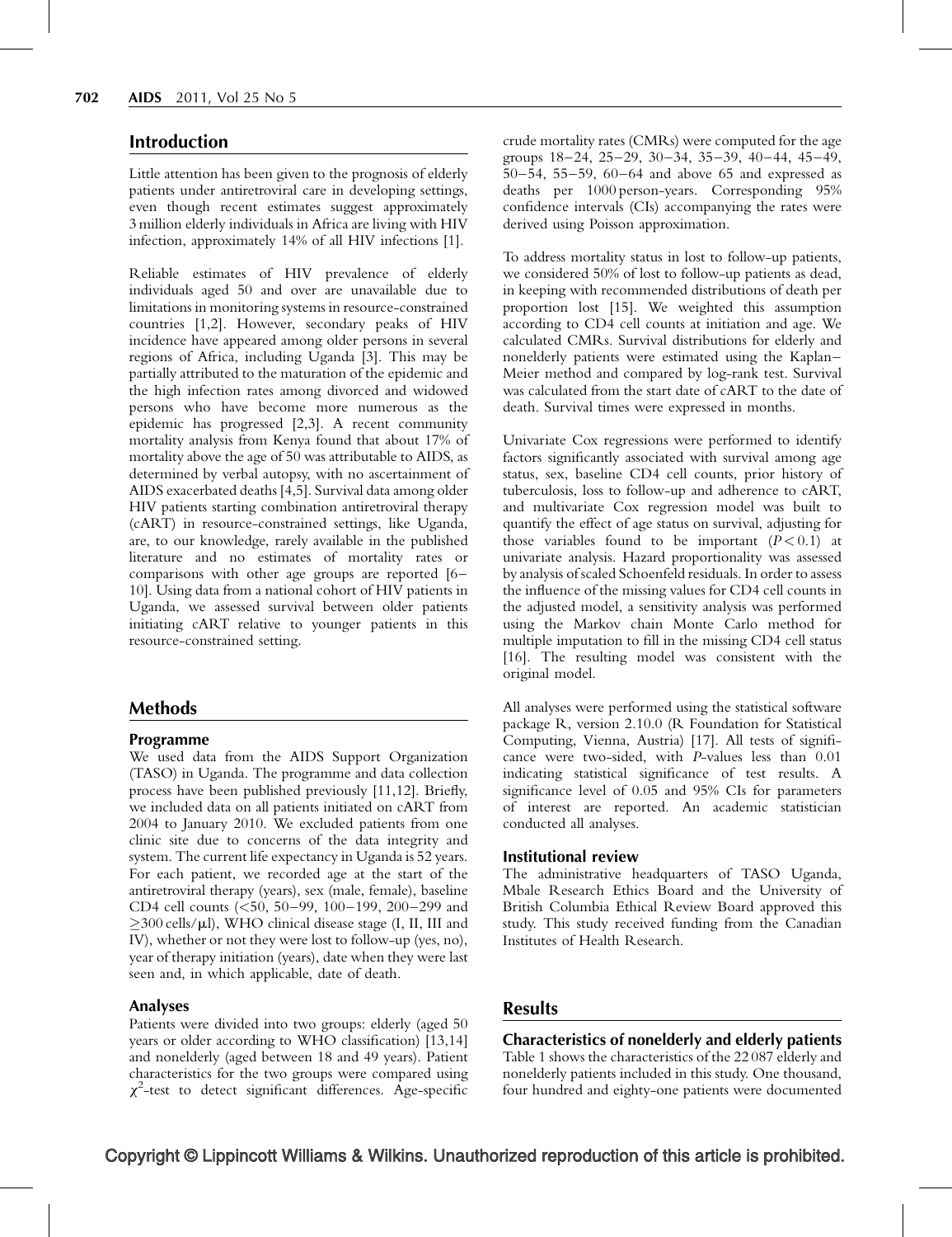| Variable                                                 | Nonelderly patients ( $n = 19657$ ) | Elderly patients ( $n = 2,430$ ) | $P$ -value |
|----------------------------------------------------------|-------------------------------------|----------------------------------|------------|
| Sex                                                      |                                     |                                  |            |
| Female                                                   | 13 949 (71.0%)                      | 1392 (57.3%)                     | < 0.001    |
| Male                                                     | 5708 (29.0%)                        | 1038 (42.7%)                     |            |
| CD4 cell counts (cells/ $\mu$ l) (baseline) <sup>a</sup> |                                     |                                  |            |
| $50$                                                     | 3129 (19.3%)                        | 265 (12.8%)                      | < 0.001    |
| $50 - 99$                                                | 2590 (16.0%)                        | 326 (15.7%)                      |            |
| $100 - 199$                                              | 6138 (37.8%)                        | 810 (39.0%)                      |            |
| $200 - 299$                                              | 2574 (15.9%)                        | 419 (20.2%)                      |            |
| >300                                                     | 1801 (11.1%)                        | 257 (12.4%)                      |            |
| WHO disease stage (baseline) <sup>a</sup>                |                                     |                                  |            |
| Stage I                                                  | 403 $(3.1\%)$                       | 59 (3.6%)                        | 0.208      |
| Stage II                                                 | 6984 (54.2%)                        | $914(56.1\%)$                    |            |
| Stage III                                                | 4414 (34.3%)                        | 519 (31.8%)                      |            |
| Stage IV                                                 | $1074(8.3\%)$                       | $138(8.5\%)$                     |            |
| Year of first therapy <sup>a</sup>                       |                                     |                                  |            |
| Median (interquartile range)                             | 2007 (2005-2007)                    | 2007 (2005-2007)                 | 0.357      |
| Death                                                    |                                     |                                  |            |
| No                                                       | 18383 (93.5%)                       | 2223 (91.5%)                     | < 0.001    |
| Yes                                                      | $1274(6.5\%)$                       | $207(8.5\%)$                     |            |
| Loss to follow-up                                        |                                     |                                  |            |
| No                                                       | 18386 (93.5%)                       | 2284 (94.0%)                     | 0.405      |
| Yes                                                      | $1271(6.5\%)$                       | 146 $(6.0\%)$                    |            |

Table 1. Characteristics of the nonelderly and elderly patients who initiated combination antiretroviral therapy at the AIDS Support Organization.

<sup>a</sup>Characteristic at initiation of combination antiretroviral therapy.

as deaths and we imputed a further 730 deaths from lost to follow-up patients. Among the patients included in the analyses, 19 657 (89.0%) were aged between 18 and 49 years and 2430 (11.0%) were aged 50 years or older.  $\chi^2$ test analyses indicated that the distributions of sex, baseline CD4 cell count and deaths differed significantly between nonelderly and elderly patients. There was no significant difference between nonelderly and elderly patients in terms of the distribution of WHO clinical disease stage at baseline, loss to follow-up and year of first therapy. Patients lost to follow-up had a lower median CD4 than those not lost [144 interquartile range (IQR) 73–207 vs. 105, IQR 34–181,  $P \le 0.001$ .

#### Age-specific crude mortality rates

Web appendix Table 1, [http://links.lww.com/QAD/](http://links.lww.com/QAD/A109) [A109](http://links.lww.com/QAD/A109), shows the age-specific CMRs. Generally, as age increases so does the mortality rate. Elderly patients had a pooled CMR of 45.6 deaths per 1000 person-years (95% CI 40.4–50.8), whereas younger patients had a pooled CMR of 36.5 deaths per 1000 person-years (95% CI 34.9–38.2). The age group 40–44 displayed the lowest CMR (31.4 deaths per 1000 person-years; 95% CI 28.1, 34.7) and the age group 60–64 displayed the highest CMR (58.9 deaths per 1000 person-years; 95% CI 42.2, 75.5).

## Comparison of survival distributions for elderly and nonelderly patients

The nonelderly patients were followed-up for a median of 32 months (IQR 19–45 months), whereas the elderly patients were followed-up for a median of 31 months (IQR 19–45 months). The estimated probability of survival (for nonelderly and elderly, respectively) after

3 months on treatment was 96.3% (95% CI 96.0–96.5%) and 95.7% (95% CI 94.9–96.5%); at 6 months was 94.4% (95% CI 94.1–94.8%) and 93.5% (95% CI 92.5–94.5%); at 1 year of follow-up was 92.5% (95% CI 92.1–92.8%) and 91.3 (95% CI 90.2–92.4%); and at 4 years of followup was 89.4% (95% CI 88.9–89.8%) and 86.5% (95% CI 85.2–88.1%). Estimated probabilities of survival at other time points are provided in Fig. 1, which also shows



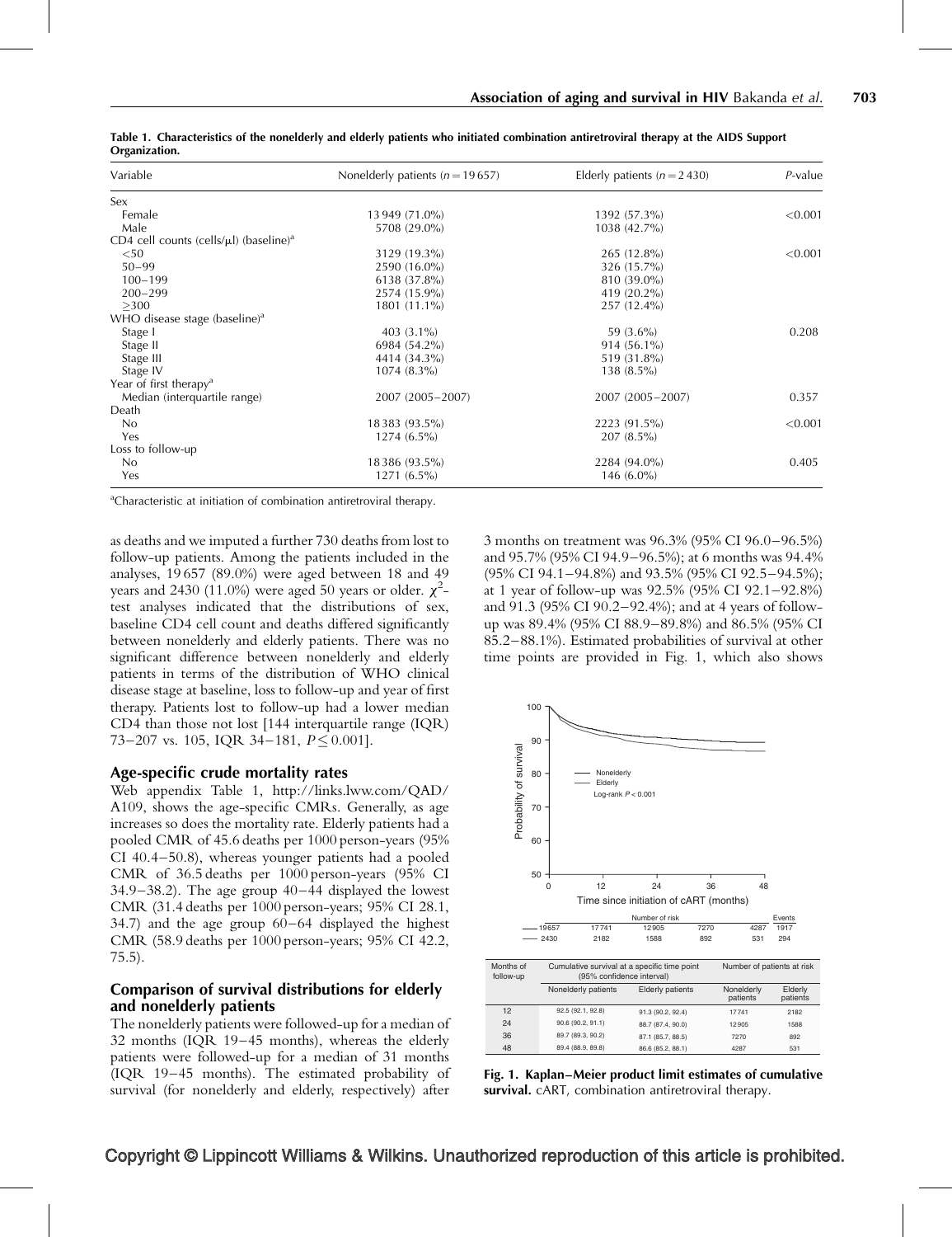Kaplan–Meier product limit estimates of the survival distribution for the elderly and nonelderly patients, and show that the nonelderly group had better survival than the elderly group (log-rank  $P < 0.001$ ). Web appendix Figure 1,<http://links.lww.com/QAD/A109>, displays this by age-specific mortality.

## Unadjusted and adjusted Weibull hazard regression analyses

Web appendix Table 2, [http://links.lww.com/QAD/](http://links.lww.com/QAD/A109) [A109](http://links.lww.com/QAD/A109), shows the distribution of the variables that were considered for inclusion in the Weibull regression, whereas web appendix Table 3, [http://links.lww.com/](http://links.lww.com/QAD/A109) [QAD/A109,](http://links.lww.com/QAD/A109) presents the unadjusted and adjusted hazard ratios for each variable. The adjusted analysis indicated that elderly patients were 1.23 (95% CI 1.08, 1.42) times more likely to die when compared with nonelderly patients. We also found that male sex, baseline CD4 cell counts and year of therapy initiation were independently associated with mortality.

# **Discussion**

Our study demonstrates elevated mortality rates as patient's age, regardless of the duration of therapy. The findings contribute to the limited understanding of the impact of HIV and cART among the elderly in sub-Saharan Africa in particular, and resource-constrained settings throughout the world more generally. Our analyses indicate that elderly patients receiving cART tend to have a poorer survival outcome compared with nonelderly patients independent of disease state.

Prior to the widespread use of cART, many studies conducted in resource-rich countries reported poorer survival in patients 50 years of age and older [18–21]. Even following the introduction of cART, short-term mortality rates have been reported to be higher in older HIV patients [22]. Some have attempted to explain this as a consequence of diminished immune recovery with antiretroviral therapy [23,24]. However, other studies conducted in resource-rich regions suggest that elderly patient response to cART is comparable with younger individuals [25–27]. This may be true in the period immediately following initiation of cART. However, differences in mortality rates become more evident over time [22]. An increased rate of non-AIDS defining illnesses including cardiovascular disease, liver disease, renal impairment and malignancy contribute to increased mortality in older HIV patients [28]. Of course, the risk for these illnesses increases in the non-HIV population with aging as well. There continues to be great debate regarding the relative contribution of the natural aging process, immune senescence, smoking, antiretroviralspecific toxicities and HIV itself in impacting the mortality rate in those living with HIV [29].

There are several features of this study that should be highlighted. Due to active tracing, we had relatively low loss to follow-up, around 7%. We weighted loss to followup patients in this analysis by CD4 cell counts at initiation, sex and age, reflecting the likely scenario that patients lost to follow-up have worse clinical outcomes [15]. We did not define AIDS deaths in our cohort as it is becoming increasingly acknowledged that age-related diseases are modified by HIV infection and, thus, even chronic diseases like early cardiovascular disease may be considered AIDS-related [30].

There were incomplete CD4 cell counts at cART initiation among some patients included in this study, both at initiation and follow-up. This lack of complete CD4 cell counts is a reflection of the diverse settings in which TASO works in Uganda, as well as the funding challenges faced by antiretroviral providers in these settings. This problem is common in other resourceconstrained settings as well [31], although emerging evidence indicates clinical care results in similar outcomes as laboratory informed care [32]. Additionally, routine patient data on HIV viral load or antiretroviral resistance testing are not available at TASO. Therefore, we cannot be sure of the number of virological failures. Although we adjusted our analyses for several demographic and clinical characteristics, we acknowledge that unmeasured differences may exist among the population studied in this observational cohort analysis.

Around one in 10 people in our cohort were considered elderly. We expect that as the availability and effectiveness of antiretroviral therapy in resource-limited settings increase so will the proportion of elderly patients. There is, therefore, a pressing need to better understand the reasons for higher mortality, to develop effective prevention interventions and to adapt clinical and programmatic approaches to improve survival among this group.

# Acknowledgements

The Canadian Institutes of Health Research (CIHR) funded this study. TASO receives core funding from the US Presidents Emergency Plan for AIDS Relief. The Canada–Africa Prevention Trials (CAPT) Network Scholarship supports J.B. The Ontario HIV Treatment Network Career Award supports C.L.C. A CIHR Canada Research Chair in Global Health supports E.J.M. The authors thank Dr Martin Brinkhof for access to additional mortality data.

The study conception was contributed by C.B., J.B., R.M., N.F., C.L.C., J.B.N., E.W., R.S.H. and E.J.M.